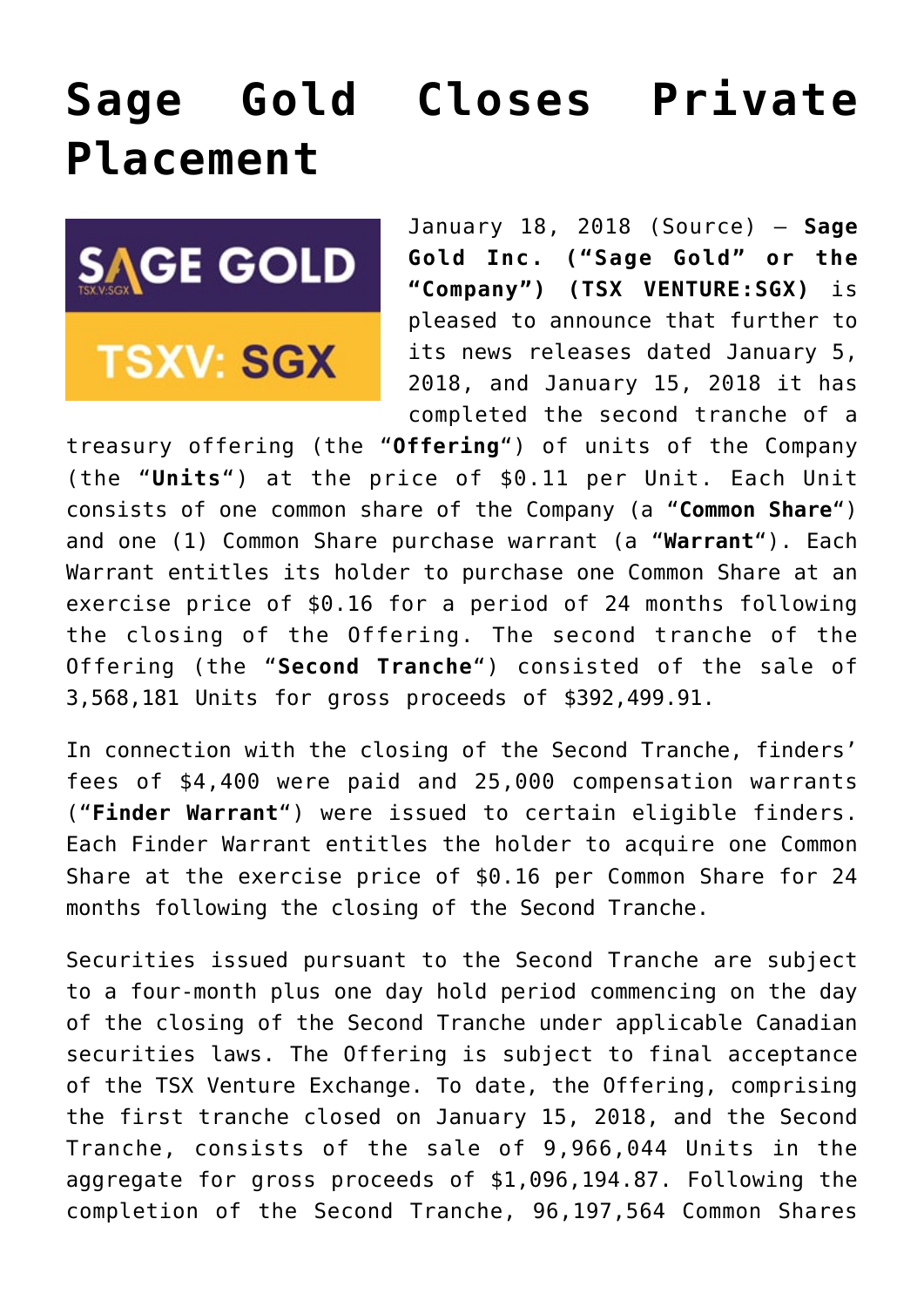will be issued and outstanding. The Company intends to use the net proceeds from the Offering for mine development and general working capital purposes.

## **About Sage Gold**

Shares Outstanding 96,197,564

The Company is a mineral exploration and development company which has primary interests in near-term production and exploration properties in Ontario. Its main properties are the Clavos Gold property, 100% owned, in Timmins and the 100% owned Onaman property and other exploration properties in the Beardmore-Geraldton Gold Camp. Technical reports and information relating to the properties can be obtained from the System for Electronic Document Analysis and Retrieval ("SEDAR") website at [www.sedar.com](http://www.sedar.com/) and from the Company's website at [www.sagegoldinc.com](http://www.sagegoldinc.com/).

CAUTIONARY STATEMENT: Neither the TSX Venture Exchange nor its Regulation Services Provider (as that term is defined in the policies of the TSX Venture Exchange) accepts responsibility for the adequacy or accuracy of this release. This news release may contain forward looking information and the Company cautions readers that forward looking information is based on certain assumptions and risk factors that could cause actual results to differ materially from the expectations of the Company included in this news release. This news release includes certain "forward-looking statements", which often, but not always, can be identified by the use of words such as "believes", "anticipates", "expects", "estimates", "may", "could", "would", "will", or "plan". These statements are based on information currently available to the Company and the Company provides no assurance that actual results will meet management's expectations. Forward-looking statements include estimates and statements with respect to the Company's future plans, objectives or goals, to the effect that the Company or management expects a stated condition or result to